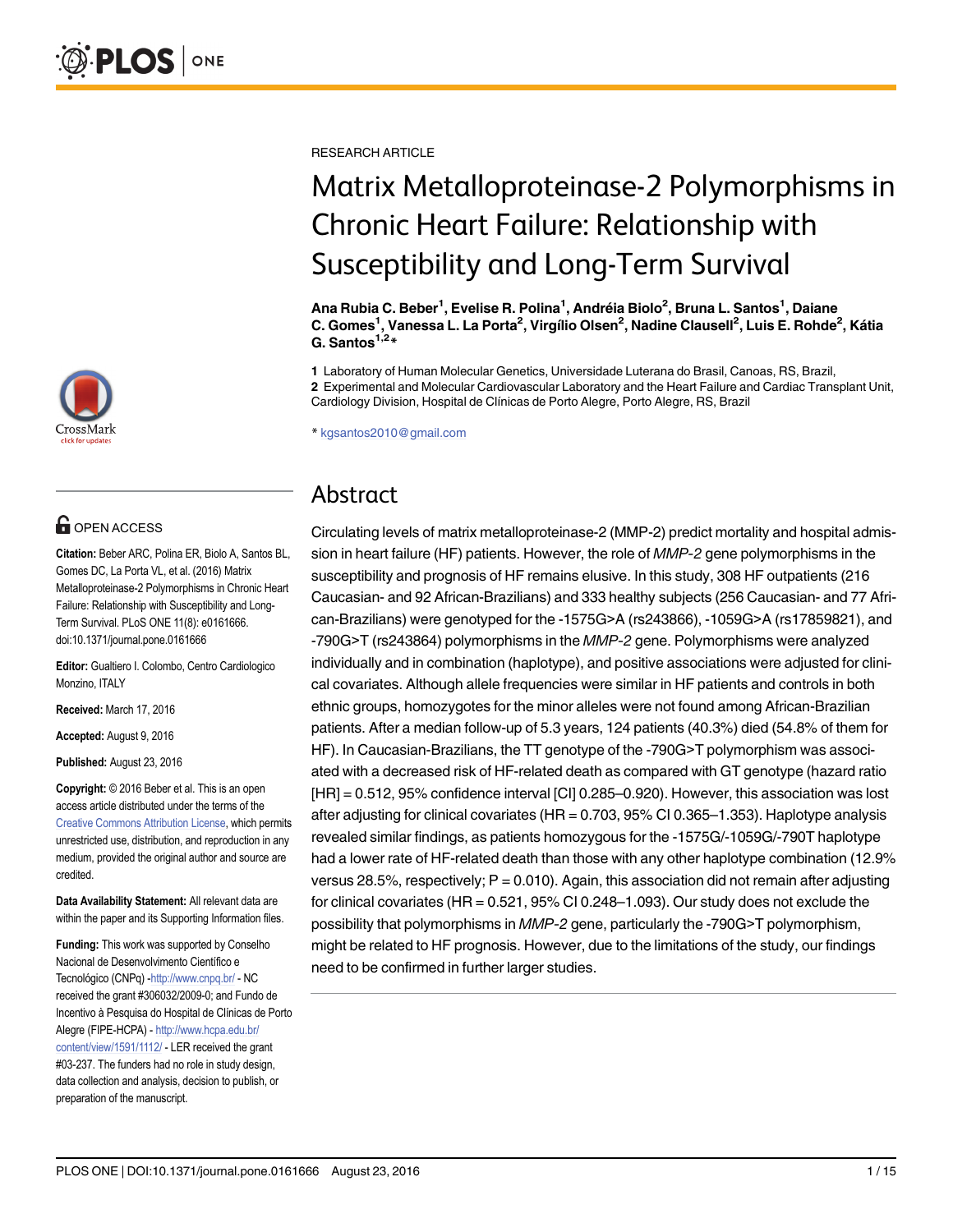<span id="page-1-0"></span>

Competing Interests: The authors have declared that no competing interests exist.

#### Introduction

Heart failure (HF) is a clinical syndrome of insufficient cardiac output resulting from myocardial injury that remains a leading cause of morbidity and mortality worldwide  $[1,2]$ . In addition to clinical and environmental factors, genetic variation plays a role in the development of HF, disease progression, and response to therapy [[3](#page-12-0)]. Left ventricular (LV) remodeling, that precedes and occurs along the development of HF  $[4]$ , is strongly associated with adverse clinical outcomes in HF patients with systolic dysfunction  $[5]$  $[5]$  $[5]$ . Changes in the overall structure and function of extracellular matrix directly contribute to the adverse LV remodeling, and evidence from animal models of LV dilation and dysfunction shows a mechanistic role for matrix metalloproteinase (MMP) proteolytic activity in this process [[4,6\]](#page-12-0). In humans, circulating levels of MMPs are associated with LV remodeling, HF development, HF progression, and adverse cardiac events [\[7](#page-12-0)].

Matrix metalloproteinase-2 (MMP-2), also known as gelatinase A or type IV collagenase, is ubiquitously expressed in almost all cardiac cells, including cardiomyocytes. It degrades a wide range of extra- and intracellular substrates, such as denatured collagen (gelatin), collagen type IV, and sarcomeric proteins, including troponin I and myosin light chains [\[6,8\]](#page-12-0). MMP-2 con-tributes to the heart tube formation, angiogenesis [\[8](#page-12-0)], and early myocardial injury [8–[10\]](#page-13-0). High circulating levels of MMP-2 predict LV remodeling after myocardial infarction  $[11,12]$  $[11,12]$  $[11,12]$  $[11,12]$  $[11,12]$  and are associated with hospital admission and mortality in patients with systolic HF [\[13](#page-13-0)–[16](#page-13-0)]. Elevated MMP-2 levels are also found in stable HF patients in comparison with decompensated HF [[17](#page-13-0)] and control subjects [\[7](#page-12-0)].

Polymorphisms in the promoter of MMPs genes have been associated with coronary artery disease [\[18](#page-13-0)], myocardial infarction [[19](#page-13-0)], and HF susceptibility [[20](#page-13-0)–[22](#page-13-0)] and prognosis [\[23,24\]](#page-13-0). We previously reported that the 2G allele of the *MMP-1*–1607 1G/2G polymorphism was associated with better prognosis in patients with systolic HF [[25](#page-13-0)]. We also showed that HF patients with the MMP-1 2G2G genotype and the 6A allele of the MMP-3-1171 5A/6A polymorphism had increased QRS widening rate [\[26\]](#page-13-0). Despite the role of MMP-2 in LV remodeling and HF prognosis, the impact of MMP-2 polymorphisms on HF remains unexplored and inconclusive  $[20, 22 - 24]$  $[20, 22 - 24]$ .

In this study, we tested the hypothesis that the -1575G $>A$  (rs243866), -1059G $>A$ (rs17859821), and -790G $\geq$ T (rs243864) polymorphisms in the *MMP-2* gene promoter are associated with susceptibility to HF and could predict all-cause death and HF-related death in Brazilian outpatients with reduced LV ejection fraction (LVEF). We selected these polymorphisms based on intellectual choice. Functional assays and prediction analyses showed that the variants at the nucleotide positions -1575 and -790 are located near or within transcription factor binding sites, thereby affecting the levels of transcription [[27](#page-13-0)[,28\]](#page-14-0). The -1059G>A polymorphism, on the other hand, does not appear to be functional [[28](#page-14-0)]. Nevertheless, this polymorphism was associated with HF prognosis in a Chinese population [\[24](#page-13-0)]. We found that HFrelated death rate differed among the MMP-2 genotypes in Caucasian-Brazilians. However, positive associations were lost in the multivariate analyses.

## Methods

#### Study Population

We enrolled 308 patients with HF of any etiology and reduced LVEF  $(< 45\%)$ , diagnosed according to the ACCF/AHA guidelines [\[29\]](#page-14-0). Patients were recruited consecutively in the Heart Failure and Transplant Outpatient Clinic in a tertiary care university hospital (HCPA) in Porto Alegre, Brazil from July 2003 to November 2007. At baseline, patients underwent a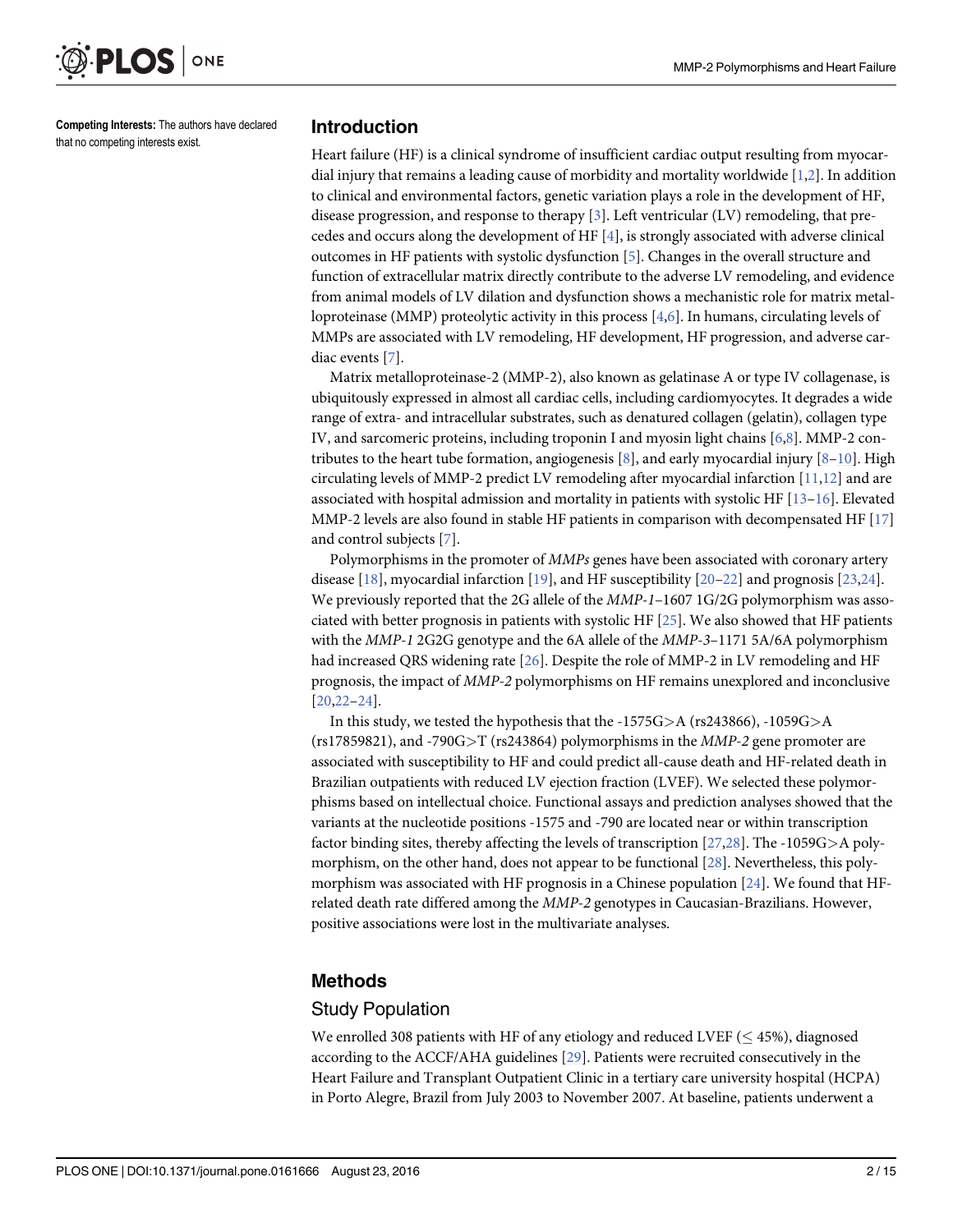<span id="page-2-0"></span>comprehensive clinical and biochemical evaluation consisting of physical examination, assessment of electro- and echocardiographic parameters, and laboratory exams. Ischemic etiology was defined as previously reported [\[25\]](#page-13-0). The prognostic end points were all-cause death and HF-related death, defined as sudden unexpected death (within 1 hour of onset of symptoms) or caused by advanced refractory disease. Vital status was assessed at hospital electronic records, by telephone contact, or at the State Death Certificate Database. Survival data were last updated on April 2014.

We also enrolled a group of 333 healthy controls composed by unrelated blood donors at the Hemotherapy Center of the same hospital at the same period as HF patients. Those with a history of cardiovascular disease or related symptoms, and those with a positive family history of premature sudden death were excluded. No additional laboratory data were collected from blood donors. This study is reported according to STREGA guidelines [\[30\]](#page-14-0). The study protocol was approved by the Research Ethics Committee of Hospital de Clínicas de Porto Alegre (Institutional Review Board [IRB] 0000921 –application number 03–237), and was performed in accordance with the Declaration of Helsinki (Resolution 196/96 of the National Health Council). All HF patients and blood donors gave written informed consent.

As skin color and self-reported ethnicity are not reliable indicators of genetic ancestry [[31](#page-14-0)], ancestry informative markers would be useful to confirm ethnicity of study participants. However, assuming that European ancestry is prevalent in Southern Brazil [\[32\]](#page-14-0) and people defined as White have a predominant European ancestry, whereas people defined as Brown/Black have European- and African-ancestry in similar proportions [\[33](#page-14-0)], the ethnic classification of HF patients and blood donors was self-reported, being defined in this study as Caucasian- or African-Brazilian.

#### **Genotyping**

Genomic DNA was isolated from peripheral blood leukocytes using a salting out procedure as described elsewhere [\[34\]](#page-14-0), quantified, diluted to the concentration of 100 ng/ $\mu$ L, and stored at -20°C until genotyping, which was done at the Laboratory of Human Molecular Genetics of Universidade Luterana do Brasil. MMP-2 genotypes were determined by polymerase chain reaction and restriction fragment length polymorphism (PCR-RFLP) method, using the primers and restriction enzymes (New England Biolabs, Ipswich, MA, USA) as previously described by Hua et al. [\[22\]](#page-13-0). The digested amplicons were electrophoresed on 8% polyacrylamide gels (for the -790G>T polymorphism) or on 2% agarose gels (for the variants at -1575 and -1059 nucleotide sites), stained with ethidium bromide, and visualized under ultraviolet light. To improve genotyping accuracy, samples with known genotypes were used in each run and laboratory personnel were blinded to the clinical status of the subjects. Details of the genotyping method are described in [S1 Table.](#page-11-0)

#### Statistical Analysis

Continuous variables with normal distribution were compared between groups by the Student t-test and those with skewed distribution were compared with the Mann-Whitney U test. The Kolmogorov-Smirnov test was used to verify the normality of quantitative variables. Categorical variables, including the genotype and allele frequencies, were compared by the Pearson chisquare or the likelihood-ratio chi-square test, as appropriate. Allele frequencies were determined by gene counting and departures from Hardy-Weinberg equilibrium were verified with the chi-square test. Pairwise linkage disequilibrium (LD) among the MMP-2 polymorphisms was calculated and expressed in terms of D' and  $r^2$  [[35](#page-14-0)]. Haplotype frequencies were estimated by a Bayesian method using PHASE program (version 2.1) [\[36,37\]](#page-14-0). We also used PHASE to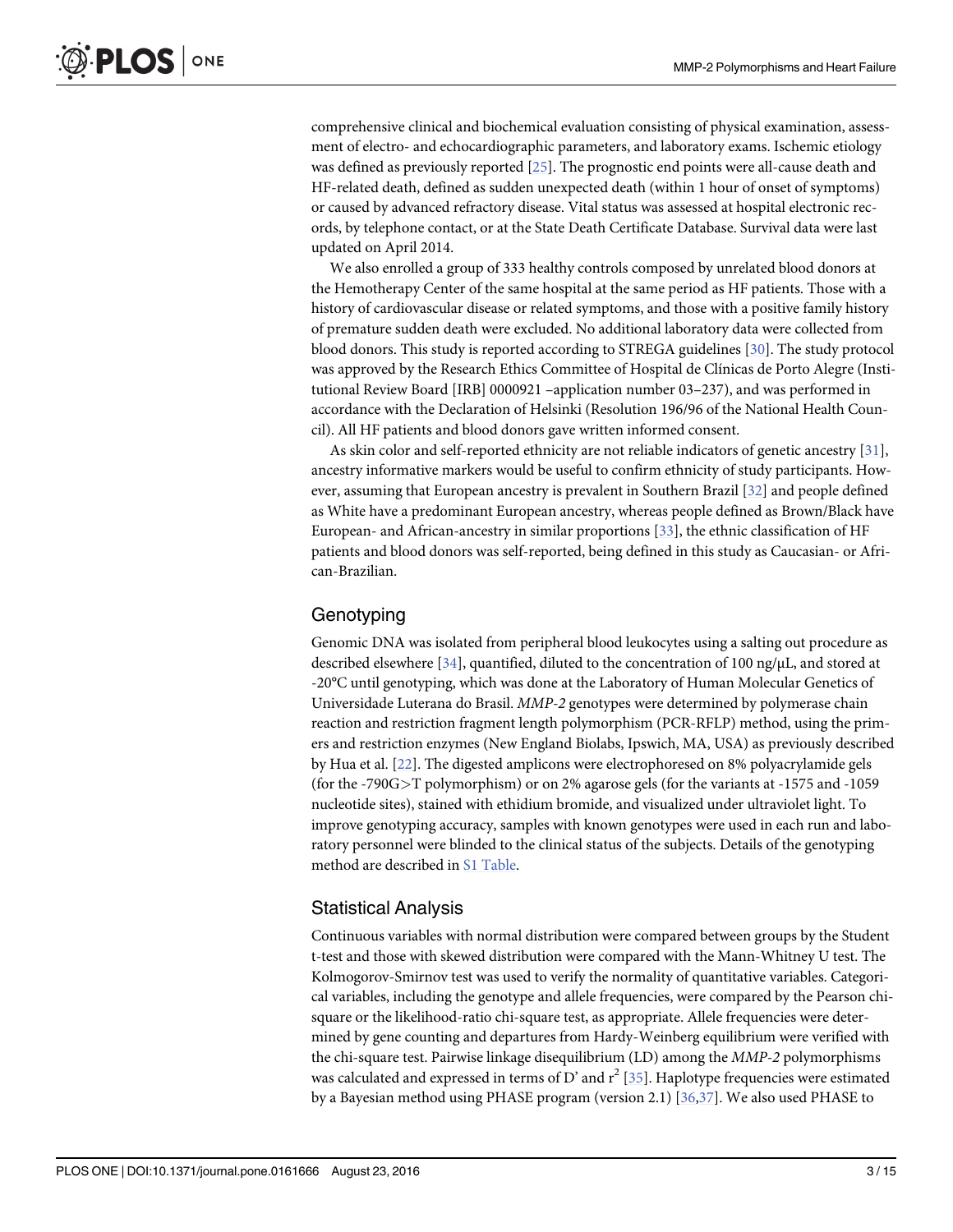<span id="page-3-0"></span>compare the distribution of different MMP-2 haplotypes between groups of subjects, computing P-values by a permutation test with 1,000 random replicates.

To evaluate whether MMP-2 gene polymorphisms are related to HF prognosis, Kaplan-Meier survival curves were constructed considering the period between the date of the first visit at the outpatient clinic and the last registry of follow-up or death. Survival curves obtained for the different genotypes and haplotypes were compared by the log-rank test. The association of MMP-2 gene polymorphisms with all-cause and HF-related death was also evaluated by Cox regression analysis with estimates of hazard ratio (HR) and 95% confidence interval (CI). Whenever appropriate, models were adjusted for the demographic and clinical variables that were associated with HF prognosis in the univariate analyses.

Considering that there are interethnic differences in the distribution of MMP-2 gene polymorphisms (1000 Genomes Project database available at [http://www.ncbi.nlm.nih.gov/](http://www.ncbi.nlm.nih.gov/variation/tools/1000genomes/) [variation/tools/1000genomes/\)](http://www.ncbi.nlm.nih.gov/variation/tools/1000genomes/) and that genotype frequencies of the -1575G>A and -790G>T polymorphisms were different in Caucasian- and African-Brazilian blood donors in our study [\(S2 Table\)](#page-11-0), all statistical analyses were stratified by self-reported ethnicity. Statistical analyses were done using SPSS (version 18.0; SPSS Inc., Chicago, IL) and WINPEPI (version 11.43) [\[38](#page-14-0)] statistical softwares. Power estimates were calculated with PS Power and Sample Size Cal-culations program (version 3.1.2) [[39](#page-14-0)], and P-values  $< 0.05$  were considered as statistically significant.

## **Results**

#### Clinical and Demographic Characteristics

Baseline characteristics of HF patients are summarized in [Table 1.](#page-4-0) Caucasian- and African-Brazilians were predominantly middle-aged male, in New York Heart Association (NYHA) class I or II, and had moderate to severe left ventricular dysfunction. Caucasian-Brazilians had predominantly ischemic etiology, whereas African-Brazilians had more often hypertensive HF ([Table 1](#page-4-0)). Most blood donors were male (approximately 68% in both ethnic groups) and younger than HF patients (overall mean age  $46 \pm 11$  years and  $60 \pm 13$  years, respectively;  $P < 0.001$ ).

## MMP-2 Polymorphisms and Susceptibility to Heart Failure

Genotype frequencies did not deviate significantly from those predicted by the Hardy-Weinberg equation for all polymorphisms in Caucasian-Brazilians and African-Brazilian HF patients. However, we found more homozygotes for the minor allele than the expected for the 3 polymorphisms among African-Brazilian blood donors. As shown in [Table 2,](#page-5-0) the allele frequencies were similar in HF patients and blood donors for all polymorphisms in both ethnic groups. However, among African-Brazilians, genotype frequencies were different between HF patients and blood donors, as none of the HF patients was homozygote for the minor alleles.

Seven of 8 expected haplotypes were observed in all groups of subjects, and 3 haplotypes accounted for more than 96% of the chromosomes. As shown in [Table 3,](#page-5-0) haplotype frequencies in HF patients were very similar to those observed in blood donors, in both ethnic groups. Moreover, LD analysis indicated that the -1575G>A and -790G>T polymorphisms were in strong linkage in all groups of subjects ([S3 Table\)](#page-11-0).

#### MMP-2 Polymorphisms and Prognosis of Heart Failure

During a median follow-up of 5.3 years  $(25<sup>th</sup>-75<sup>th</sup>$  percentiles of 2.8 and 8.3 years, respectively), 124 of 308 HF patients (40.3%) died, of whom 83 were Caucasian- and 41 were African-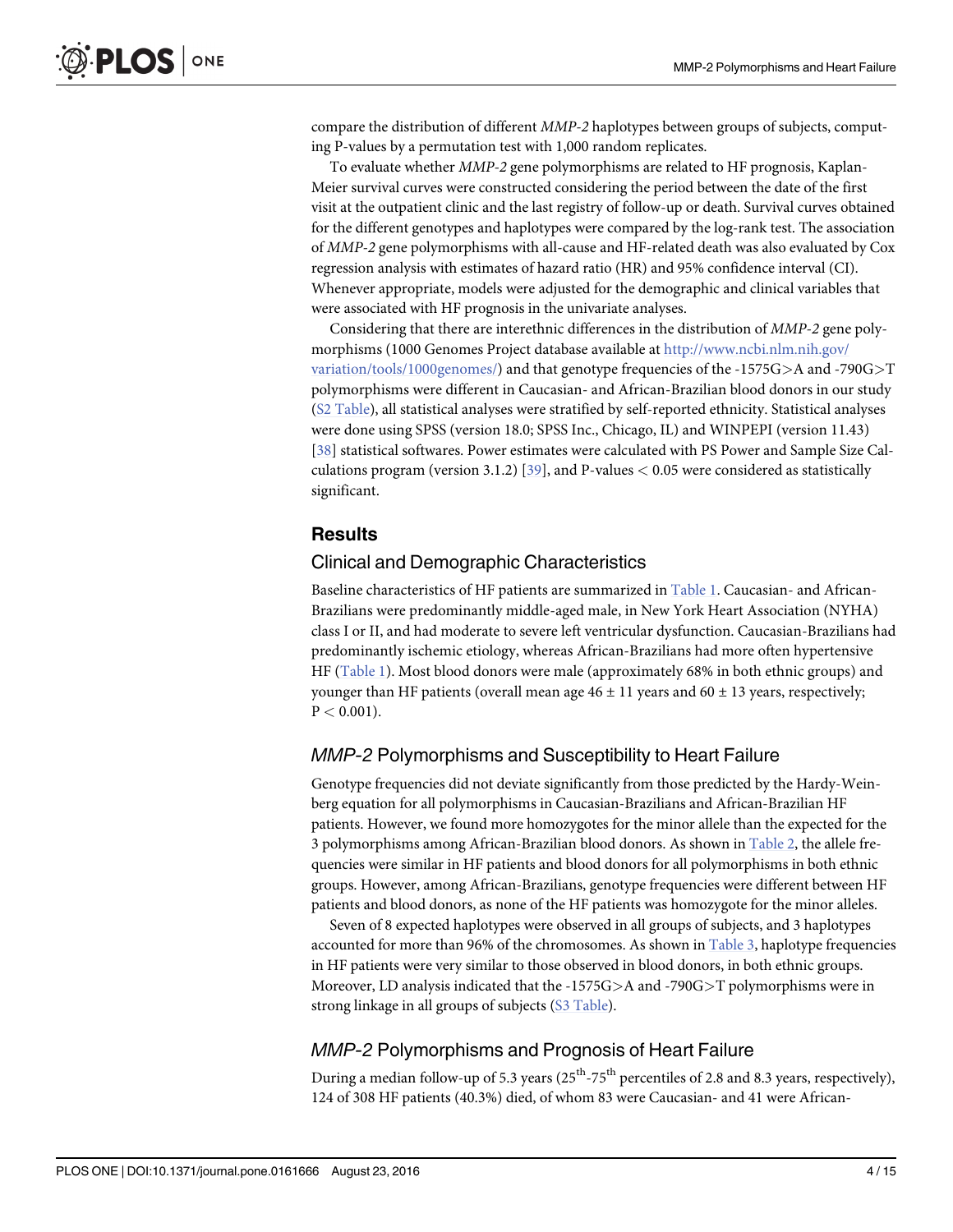|                                             | Caucasian-Brazilians (n = 216) | African-Brazilians (n = 92) | P-value <sup>a</sup> |
|---------------------------------------------|--------------------------------|-----------------------------|----------------------|
| Age (years)                                 | $60 \pm 13$                    | $60 \pm 12$                 | 0.711                |
| Male, $n$ $%$                               | 141 (65.3)                     | 66 (71.7)                   | 0.331                |
| HF etiology                                 |                                |                             |                      |
| Ischemic, $n$ $(\%)$                        | 90 (41.7)                      | 24 (26.1)                   | 0.014                |
| Idiopathic, n (%)                           | 66 (30.6)                      | 23(25.0)                    | 0.397                |
| Hypertensive, n (%)                         | 43 (19.9)                      | 32(34.8)                    | 0.008                |
| History of smoking, n (%)                   | 93(43.1)                       | 51 (55.4)                   | 0.062                |
| NYHA classes I and II, $n$ (%) <sup>b</sup> | 171 (81.0)                     | 66 (72.5)                   | 0.134                |
| Previous myocardial infarction, n (%)       | 79 (36.6)                      | 19 (20.7)                   | 0.009                |
| Electrocardiogram                           |                                |                             |                      |
| QRS duration (ms)                           | 120 (100-154)                  | 118 (102-153)               | 0.888                |
| Echocardiography                            |                                |                             |                      |
| LV end-diastolic diameter (mm)              | $6.6 \pm 1.0$                  | $6.6 \pm 0.9$               | 0.959                |
| LV end-systolic diameter (mm)               | $5.6 \pm 1.1$                  | $5.6 \pm 0.9$               | 0.896                |
| LV ejection fraction (%)                    | $31.4 \pm 8.2$                 | $31.0 \pm 8.2$              | 0.667                |
| Creatinine (µmol/L)                         | 106 (80-124)                   | $115(88 - 141)$             | 0.315                |
| Sodium (mEq/L)                              | $140.6 \pm 3.2$                | $140.0 \pm 3.9$             | 0.325                |
| Hemoglobin (g/dL)                           | $13.2 \pm 1.6$                 | $13.0 \pm 1.9$              | 0.385                |
| <b>HF</b> medications                       |                                |                             |                      |
| Beta-blocker, n (%)                         | 192 (88.9)                     | 78 (84.8)                   | 0.416                |
| ACE inhibitor, n (%)                        | 186 (86.1)                     | 84 (91.3)                   | 0.281                |

#### <span id="page-4-0"></span>[Table 1.](#page-3-0) Baseline Characteristics of Heart Failure Patients According to Self-Reported Ethnicity.

HF, heart failure; NYHA, New York Heart Association; LV, left ventricular; ACE, angiotensin-converting enzyme. Data are expressed as mean ± standard deviation, median ( $25<sup>th</sup> - 75<sup>th</sup>$  percentiles) or absolute number (percentage).

 $a$  P-values for the comparisons between Caucasian- and African-Brazilians were calculated using unpaired Student t, Mann-Whitney U, or  $\chi^2$  tests, as appropriate. Significant P-values are shown in bold.

<sup>b</sup> Data available for 211 Caucasian-Brazilians and 91 African-Brazilians.

doi:10.1371/journal.pone.0161666.t001

Brazilians. Among the 124 patients who died, 68 (54.8%) had HF-related death (47 Caucasianand 21 African-Brazilians). Of note, 93 of the 124 deaths (75%) occurred within the first 5 years of follow-up.  $Fig 1$  shows the Kaplan-Meier survival curves for all-cause death and HFrelated death in Caucasian-Brazilians according to the -1575G>A, -1059G>A, and -790G>T polymorphisms in MMP-2 gene, respectively, for the entire period of follow-up (maximum 15 years).

In relation to all-cause and HF-related mortality, we observed that heterozygous patients had the worst survival rates. However, except for the -1059G>A polymorphism, these differences were not statistically significant when we considered the entire period of follow-up, as indicated in the [Fig 1](#page-6-0) (log-rank P-values  $> 0.05$ ). Among African-Brazilian patients, survival curves were quite similar in heterozygotes and homozygotes for the major alleles for all poly-morphisms [\(Fig 2](#page-6-0)).

Next, we evaluated the association of the -1575G>A, -1059G>A, and -790G>T polymorphisms with HF prognosis using Cox regression analysis. The TT genotype of the -790G>T polymorphism was associated with a decreased risk of HF-related death as compared with GT genotype (HR = 0.512, 95% CI 0.285–0.920) in Caucasian-Brazilians. In fact, the rate of HFrelated death was lower in TT homozygous patients than in heterozygous patients (16.7% versus 31.5%, respectively, Bonferroni-corrected P-value for pairwise comparisons between genotypes = 0.047). However, this association was lost after controlling for NYHA functional class,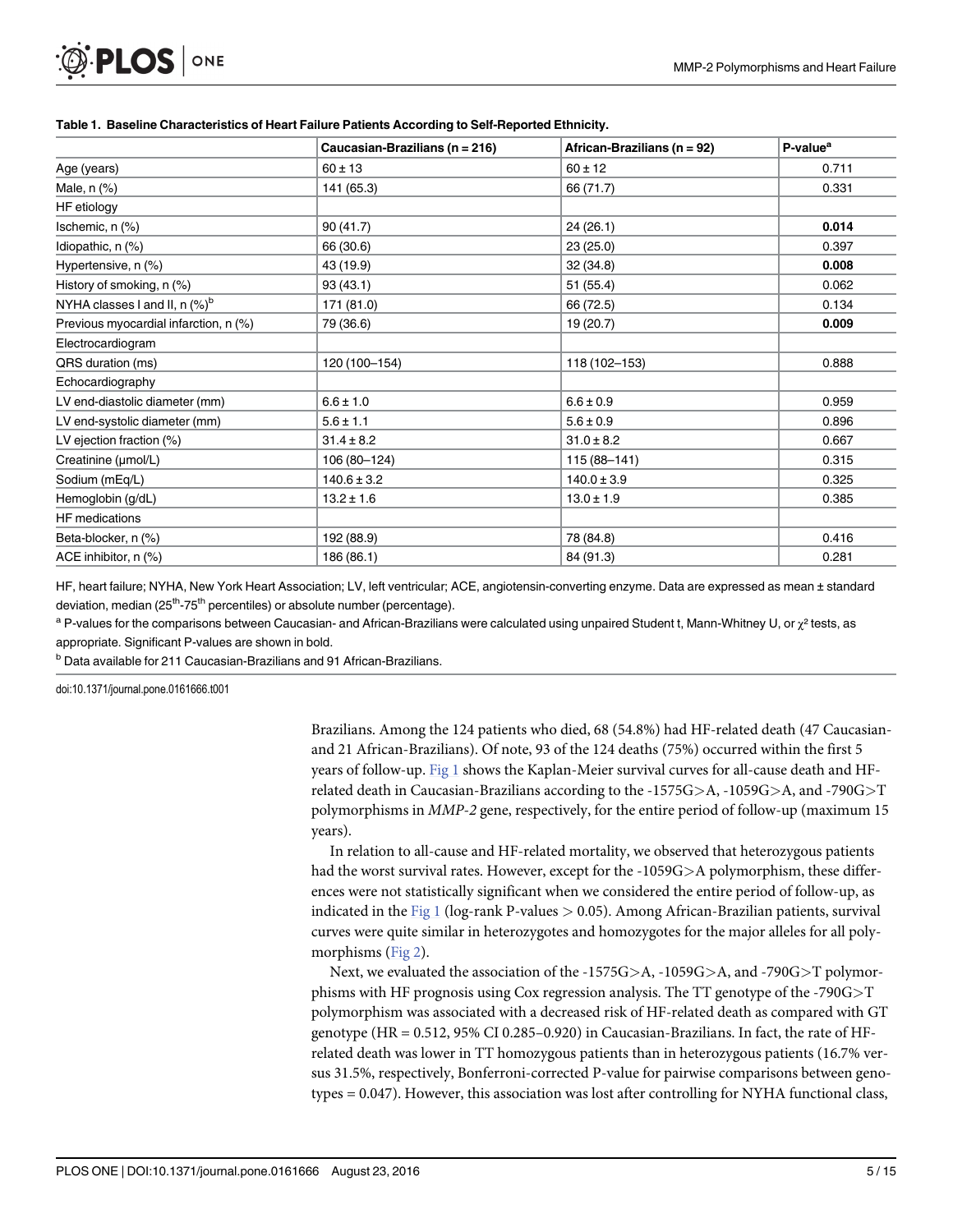<span id="page-5-0"></span>

|                      |    | <b>Caucasian-Brazilians</b> |                     |                      | <b>African-Brazilians</b> |                     |                      |
|----------------------|----|-----------------------------|---------------------|----------------------|---------------------------|---------------------|----------------------|
| <b>Polymorphisms</b> |    | <b>HF Patients</b>          | <b>Blood Donors</b> | P-value <sup>a</sup> | <b>HF Patients</b>        | <b>Blood Donors</b> | P-value <sup>a</sup> |
| -1575G>A, n          |    | 216                         | 255                 |                      | 92                        | 75                  |                      |
| Genotypes, n (%)     | GG | 141 (65.3)                  | 165 (64.7)          | 0.307                | 65 (70.7)                 | 58 (77.4)           | 0.010                |
|                      | GA | 67 (31.0)                   | 86 (33.7)           |                      | 27(29.3)                  | 13(17.3)            |                      |
|                      | AA | 8(3.7)                      | 4(1.6)              |                      | 0                         | 4(5.3)              |                      |
| Alleles, %           | G  | 80.8                        | 81.6                | 0.824                | 85.3                      | 86.0                | 0.986                |
|                      | A  | 19.2                        | 18.4                |                      | 14.7                      | 14.0                |                      |
| -1059G>A, n          |    | 206                         | 235                 |                      | 86                        | 74                  |                      |
| Genotypes, n (%)     | GG | 157 (76.2)                  | 170 (72.4)          | 0.468                | 65 (75.6)                 | 55 (74.3)           | 0.016                |
|                      | GA | 47 (22.8)                   | 60(25.5)            |                      | 21(24.4)                  | 14 (18.9)           |                      |
|                      | AA | 2(1.0)                      | 5(2.1)              |                      | 0                         | 5(6.8)              |                      |
| Alleles, %           | G  | 87.6                        | 85.1                | 0.325                | 87.8                      | 83.8                | 0.386                |
|                      | A  | 12.4                        | 14.9                |                      | 12.2                      | 16.2                |                      |
| -790G>T, n           |    | 216                         | 249                 |                      | 89                        | 73                  |                      |
| Genotypes, n (%)     | GG | 11(5.1)                     | 8(3.2)              | 0.590                | 0                         | 4(5.5)              | 0.010                |
|                      | GT | 73 (33.8)                   | 87 (34.9)           |                      | 27(30.3)                  | 13 (17.8)           |                      |
|                      | TT | 132 (61.1)                  | 154 (61.9)          |                      | 62 (69.7)                 | 56 (76.7)           |                      |
| Alleles, %           | G  | 22.0                        | 20.7                | 0.685                | 15.2                      | 14.4                | 0.968                |
|                      | т  | 78.0                        | 79.3                |                      | 84.8                      | 85.6                |                      |

[Table 2.](#page-3-0) Genotype and Allele Frequencies of Matrix Metalloproteinase-2 Gene Polymorphisms in Heart Failure Patients and Healthy Blood Donors.

HF, heart failure. Data are expressed as absolute number (percentage) or percentage.

a P-values for the comparisons between heart failure patients and blood donors were calculated using the Pearson chi-square or the likelihood-ratio chisquare test, as appropriate. Frequencies that deviate significantly from expected in the analysis of adjusted residuals and significant P-values are shown in bold.

doi:10.1371/journal.pone.0161666.t002

cigarette smoking, stroke/transient ischemic attack, systolic blood pressure, QRS duration, LV ejection fraction, LV end-systolic diameter, sodium, and hemoglobin levels [\(S4 Table](#page-11-0)). Survival analysis of MMP-2 haplotypes ([Fig 3\)](#page-7-0) revealed a similar profile as that observed for individual polymorphisms, as Caucasian-Brazilians homozygous for the haplotype composed

#### [Table 3.](#page-3-0) Haplotype Frequencies of Matrix Metalloproteinase-2 Gene Polymorphisms in Heart Failure Patients and Healthy Blood Donors.

|                      | <b>Caucasian-Brazilians</b> |                     | <b>African-Brazilians</b> |                     |  |
|----------------------|-----------------------------|---------------------|---------------------------|---------------------|--|
| Haplotype            | <b>HF Patients</b>          | <b>Blood Donors</b> | <b>HF Patients</b>        | <b>Blood Donors</b> |  |
| $n^a$                | 432                         | 504                 | 178                       | 146                 |  |
| -1575G/-1059G/-790T  | 0.6571                      | 0.6469              | 0.7139                    | 0.6895              |  |
| -1575G/-1059G/-790G  | 0.0267                      | 0.0192              | 0.0165                    | 0.0001              |  |
| -1575G/-1059A/-790T  | 0.1183                      | 0.1443              | 0.1230                    | 0.1666              |  |
| -1575G/-1059A/-790G  | 0.0058                      | 0.0033              | 0.0005                    | < 0.0001            |  |
| -1575A/-1059G/-790T  | 0.0046                      | 0.0021              | 0.0113                    | 0.0001              |  |
| -1575A/-1059G/-790G  | 0.1873                      | 0.1841              | 0.1346                    | 0.1437              |  |
| -1575A/-1059A/-790T  | 0.0001                      | < 0.0001            | $\overline{\phantom{a}}$  |                     |  |
| -1575A/-1059A/-790G  | 0.0001                      | 0.0001              | 0.0002                    | < 0.0001            |  |
| P-value <sup>b</sup> |                             | 0.754               |                           | 0.184               |  |

a Relative frequency is based on the total number of chromosomes (instead of number of subjects).

<sup>b</sup> P-values were computed by a permutation test comparing heart failure patients with healthy blood donors in the PHASE program.

doi:10.1371/journal.pone.0161666.t003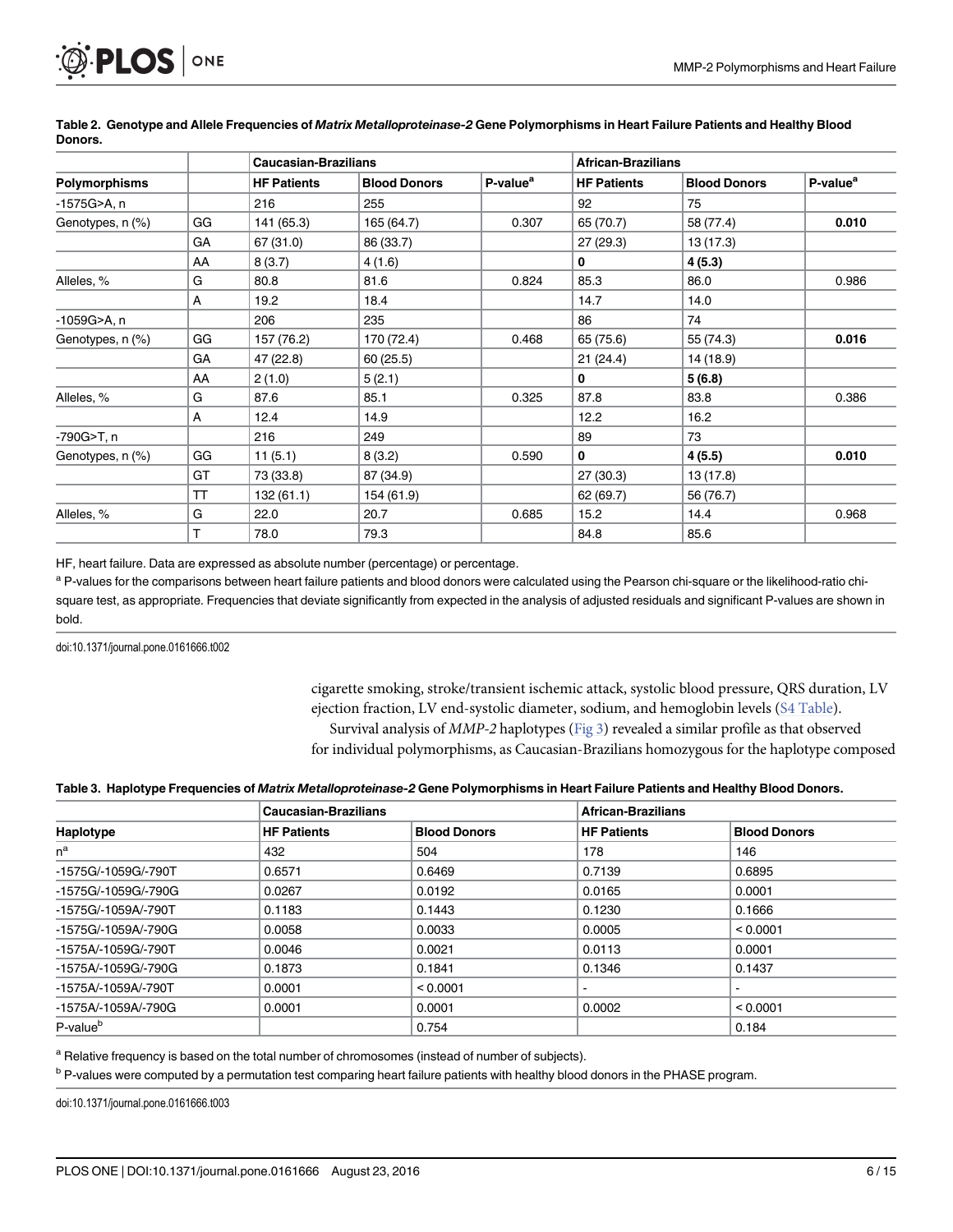<span id="page-6-0"></span>



[Fig 1. K](#page-4-0)aplan-Meier survival curves in Caucasian-Brazilians for all-cause death (A to C) and HF-related death (D to F) according to the -1575G>A, -1059G>A, and -790G>T polymorphisms in MMP-2 gene, respectively.

doi:10.1371/journal.pone.0161666.g001



[Fig 2. K](#page-4-0)aplan-Meier survival curves in African-Brazilians for all-cause death (A to C) and HF-related death (D to F) according to the -1575G>A, -1059G>A, and -790G>T polymorphisms in MMP-2 gene, respectively.

doi:10.1371/journal.pone.0161666.g002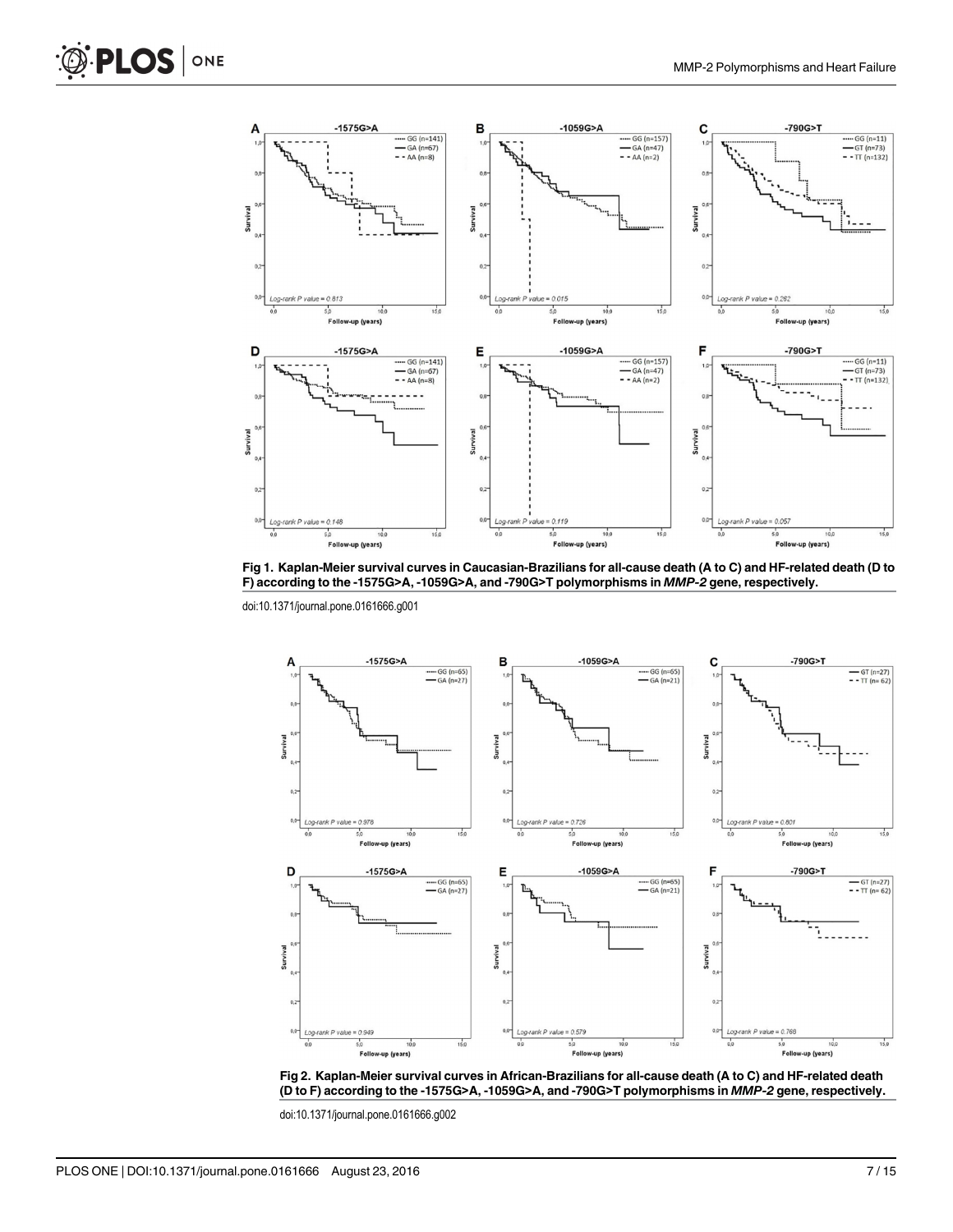<span id="page-7-0"></span>

[Fig 3. K](#page-5-0)aplan-Meier survival curves in Caucasian- (A and B) and African-Brazilians (C and D) for all-cause death and HF-related death, respectively, according to the MMP-2 haplotypes.

doi:10.1371/journal.pone.0161666.g003

of the major alleles (-1575G/-1059G/-790T) had a better HF-related survival rate than those who carried at least 1 copy of either -1575A/-1059G/-790G, -1575G/-1059G/-790G, or -1575G/-1059A/-790T haplotypes (Fig 3B). Over the entire period of follow-up, the rate of HFrelated death was 55% lower in homozygous patients for the -1575G/-1059G/-790T haplotype than in those who carried other haplotypes (12.9% versus 28.5%, respectively, P-value = 0.010). Again, the association detected between  $MMP-2$  haplotypes and HF-related death (HR = 0.457, 95% CI 0.237-0.880) was lost after controlling for clinical covariates ([S5 Table](#page-12-0)).

#### **Discussion**

In this study we investigated whether the -1575G>A, -1059G>A, and -790G>T polymorphisms in the MMP-2 gene promoter, either alone or in combination, were associated with HF susceptibility and/or HF prognosis in a cohort of outpatients with reduced LVEF in an European- and African-derived population from Southern Brazil. We found that genotype frequencies of the 3 MMP-2 polymorphisms in African-Brazilians differed in HF patients and blood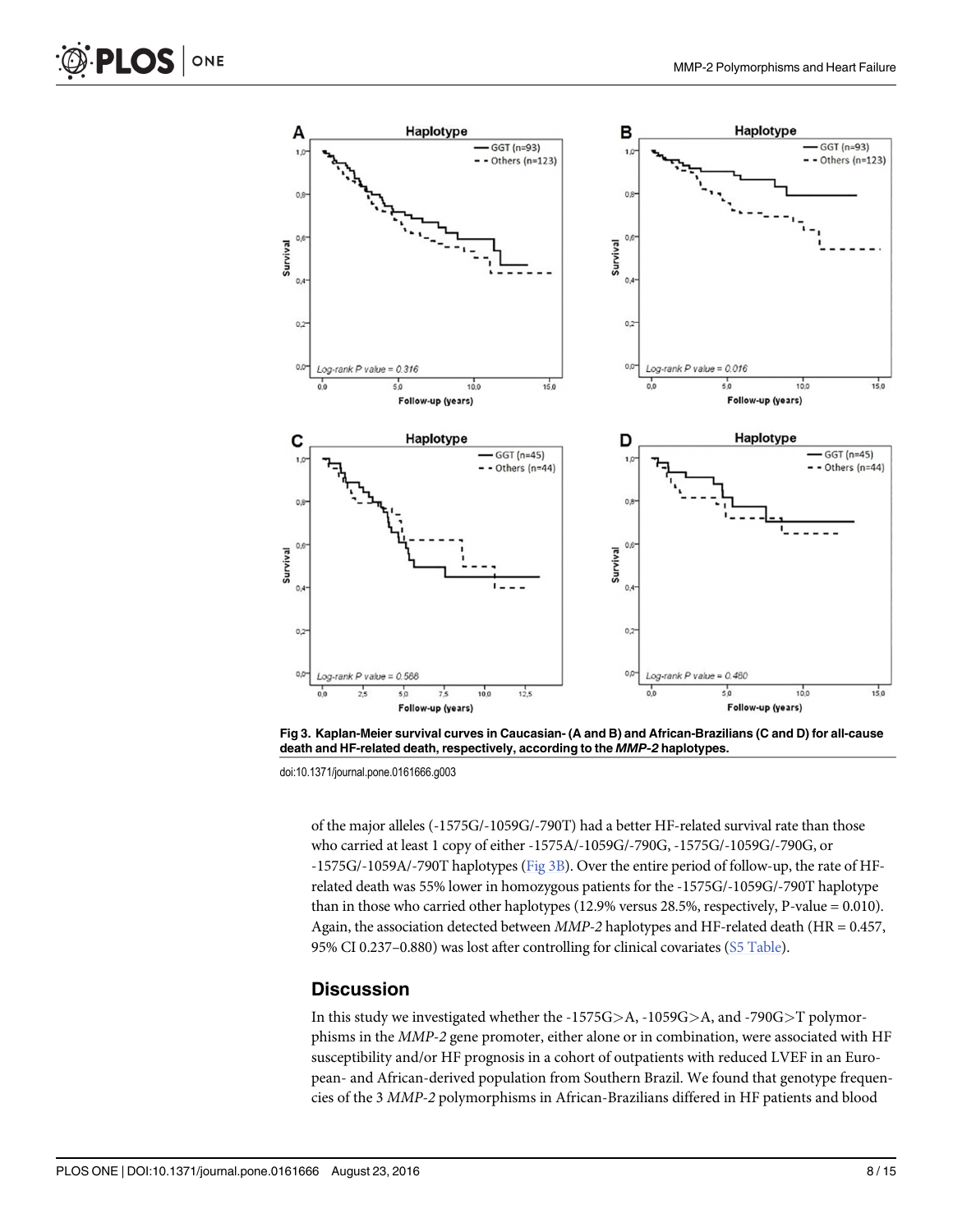<span id="page-8-0"></span>donors, whereas the -790G>T polymorphism and the -1575G/-1059G/-790T haplotype were associated with HF-related death in Caucasian-Brazilians in the univariate analyses.

In Caucasian-Brazilians, the similarity in the haplotype, genotype, and allele frequencies in HF patients and healthy blood donors of the -1575G>A, -1059G>A, and -790G>T polymorphisms indicated that these gene variants are not associated with the development of HF. These findings are partly conflicting with those reported in the northern Han Chinese population from Beijing region [[22\]](#page-13-0), in which the -1575A allele was associated with a lower risk of systolic HF and the -1575G/-1059G/-790G haplotype was associated with a higher risk of HF. Considering that the frequencies of the -1575A allele and the -1575A allele carriers were virtually the same in HF patients and blood donors (differences < 1%), our study had a power of approximately 54%, at a significance level of 5%, to detect an unadjusted odds ratio of 0.66 for the association between the -1575A allele and HF, under the dominant model, as reported in the Chinese population [\[22\]](#page-13-0). We could have also failed to detect an association between the -1575G/-1059G/-790G haplotype and HF because of its very low frequency (2.2% in Caucasian- and 0.9% in African-Brazilians). Even if the -1575G/-1059G/-790G haplotype doubled the risk of HF, as suggested by Hua et al. [\[22\]](#page-13-0), it would have a low clinical impact in our population.

In relation to African-Brazilians, the frequencies of the homozygous genotypes for the minor alleles of the 3 MMP-2 polymorphisms were nearly 2.5-fold higher than the expected in healthy blood donors. This suggests that the carriership of the -1575AA, -1059AA, or -790GG genotypes could be associated with a reduced risk of HF, thus partly in line with the Chinese study  $[22]$ . In the report by Hua et al.  $[22]$  $[22]$  $[22]$ , the genotype frequencies of the -790G $\geq$ T polymorphism deviated from Hardy-Weinberg equilibrium in the control group, with an excess of homozygotes being observed, as also found in our study. Curiously, an earlier study reported that the genotype frequencies of the -1575G>A polymorphism deviated from the expected Hardy-Weinberg distribution in 2 independent study populations consisting of healthy adult blood donors and newborns of north German Caucasian origin [[28](#page-14-0)].

In relation to HF prognosis, the TT genotype of the -790 $G>T$  polymorphism and the haplotype carrying all major alleles in homozygosis (-1575G/-1059G/-790T) were associated with a decreased risk of HF-related death in Caucasian-Brazilians. However, these associations were lost after adjusting for clinical covariates. These findings partially agree with those reported by Hua et al. [\[24](#page-13-0)] in the northern Han Chinese population, in which the carriers of either the -1059A allele or the -1575G/-1059A/-790T haplotype had a better HF prognosis (lower cardiac death rate and lower rate of a composite end point of cardiac death, readmission for HF, reinfarction, and revascularization). Our study had a power of at least 80%, at a significance level of 5%, to detect hazard ratios of  $\leq 0.51$  for the association of genotypes homozygous for the major alleles (-1575GG, -1059GG, and -790TT) with all-cause and HF-related death in comparison with the respective heterozygotes.

Differences in the prevalence of cardiovascular diseases, natural history of HF, and response to therapy have been attributed, among other factors, to interethnic differences in the frequency of common genetic variants [[40](#page-14-0),[41](#page-14-0)]. Our findings reinforce this assumption, as we also detected several differences in the genotype and allele frequencies of the 3 MMP-2 polymorphisms comparing Caucasian-Brazilian, African-Brazilian and north Han Chinese controls [\[22](#page-13-0)]. Although Caucasian- and African-Brazilian HF patients had a similar demographic and clinical profile at baseline, MMP-2 polymorphisms seem to be associated with HF-death only in Caucasians. The absence of such an association in African-Brazilians due to lack of statistical power is unlikely, as the survival curves were virtually identical in both heterozygotes and homozygotes for the major alleles. Population differences could explain, at least in part, the contrasting findings observed by us and Hua et al.  $[22,24]$  $[22,24]$ . In line with this, Kim et al.  $[42]$  $[42]$  $[42]$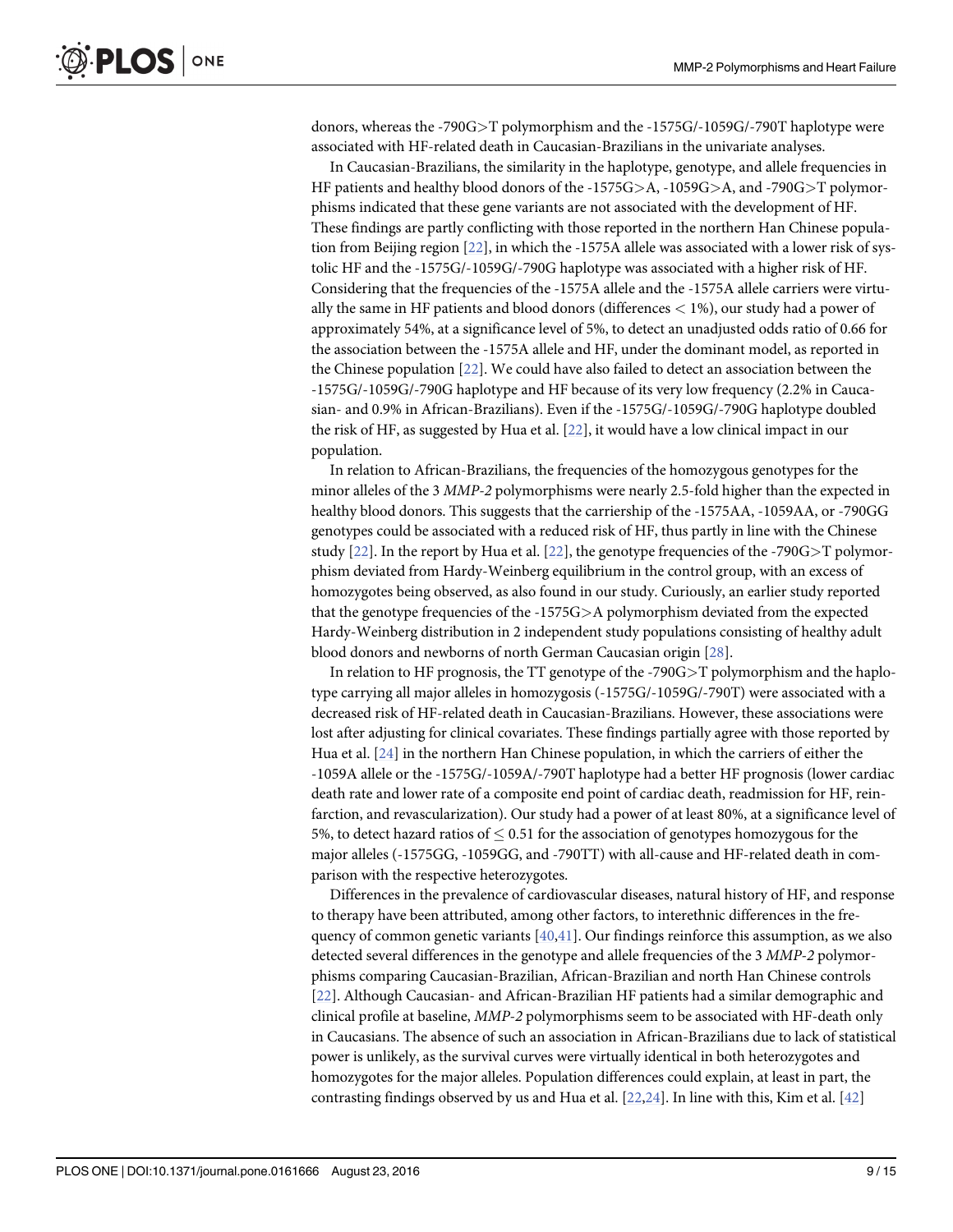<span id="page-9-0"></span>reported increased plasma levels of MMP-2 in women of African-American ethnicity as compared with women of non-Hispanic White ethnicity. Theoretical models suggest that the 'flipflop' association (i.e., association of opposite alleles with the same disease) may indicate heterogeneous effects of the same variant that are due to differences in genetic background or environment [\[43](#page-14-0)].

Brazilian population is known to be highly admixed. However, a study using ancestry informative markers showed that people living in the four most populous Brazilian regions have a predominant European ancestry (77.7%), regardless of the color/race category. In Rio Grande do Sul State, where our study was done, people defined as White have a predominant European ancestry (85.5%), whereas people defined as Brown/Black have European- (44%) and Africanancestry (45%) [[33](#page-14-0)]. One recent study with HF patients from Southeastern Brazil (São Paulo State) reported that European ancestry was associated with increased odds of having ischemic cardiomyopathy, whereas African genomic ancestry was associated with increased chance of having hypertensive cardiomyopathy [[44](#page-14-0)]. Despite its limitation, our ethnic classification reflects the findings reported by Cardena et al. [[44\]](#page-14-0), as the ischemic etiology was more frequent among Caucasian-Brazilians, whereas the hypertensive etiology was the most frequent among African-Brazilians. Even though we did not use the ancestry informative markers to define ethnicity, stratifying the analyses by the two most prevalent self-declared ethnic groups in our region should have minimized the potential bias of population stratification.

In this context, heterogeneity of HF etiology is another factor that could be thought as a confounder. In the Chinese studies [[22,24\]](#page-13-0), patients had reduced LVEF caused by myocardial infarction in the past or idiopathic dilated cardiomyopathy, whereas our cohort was composed of patients who had ischemic, idiopathic, hypertensive, valvular, chagasic, or alcoholic cardiomyopathy. However, the inclusion/exclusion criteria adopted in our study are comparable to those of Hua et al. [[22,24](#page-13-0)], and when we repeated all the analyses excluding the patients who had HF of valvular, chagasic, or alcoholic etiology (23 Caucasian- and 15 African-Brazilians), the results remained essentially the same [\(S6 Table](#page-12-0) and [S1 Fig\)](#page-11-0).

MMP-2 gene polymorphisms have been investigated in association studies based on their putative effects on gene expression at the transcriptional level. However, data on the functionality of the MMP-2 variants investigated in this study are still scarce and inconclusive, with both alleles of the -1575G>A and -790G>T polymorphisms being linked to higher and lower transcriptional activity, depending on the cell type evaluated [[27](#page-13-0)[,28\]](#page-14-0). The -1575G>A polymorphism is located immediately adjacent to a potential half-palindromic estrogen receptor binding site and functional characterization of this polymorphism was done by transfection experiments [\[27,](#page-13-0)[28\]](#page-14-0) and gel shift assays [[28](#page-14-0)] in multiple cell lines with differential expression of alpha- and beta-estrogen receptors. It included epithelial cells (293), macrophages (RAW264.7), smooth muscle cells (A10) [\[27\]](#page-13-0) and breast carcinoma cells (MCF-7 and MDA-MB-231) [\[28\]](#page-14-0). Although considered by Price et al. [[27](#page-13-0)] as a neutral variant, as it did not reach the proposed minimum threshold of a 2-fold difference in allelic expression to be considered an indicator of functionality, estrogen receptor beta-negative cell lines (293 and RAW264.7) transfected with -1575A allele constructs expressed nearly 1.5-fold higher activity than -1575G transfectants. The opposite was observed in A10 cell line, that expresses estrogen receptor-beta (but not alpha), with the -1575G transfectants expressing 1.3-fold higher activity than the -1575A allele constructs. Later, Harendza et al. [[28](#page-14-0)] reported that the -1575G allele functioned as an enhancer, whereas the -1575A allele reduced transcription activity (more than 50%) in constitutively estrogen receptor-positive MCF-7 cells. Additional experiments showed that these differences in allelic expression were related to the binding of the estrogen receptor-alpha to this region. Similar assays were done to evaluate the functional activity of the -1059G>A polymorphism and no differential allelic expression was detected [\[28\]](#page-14-0).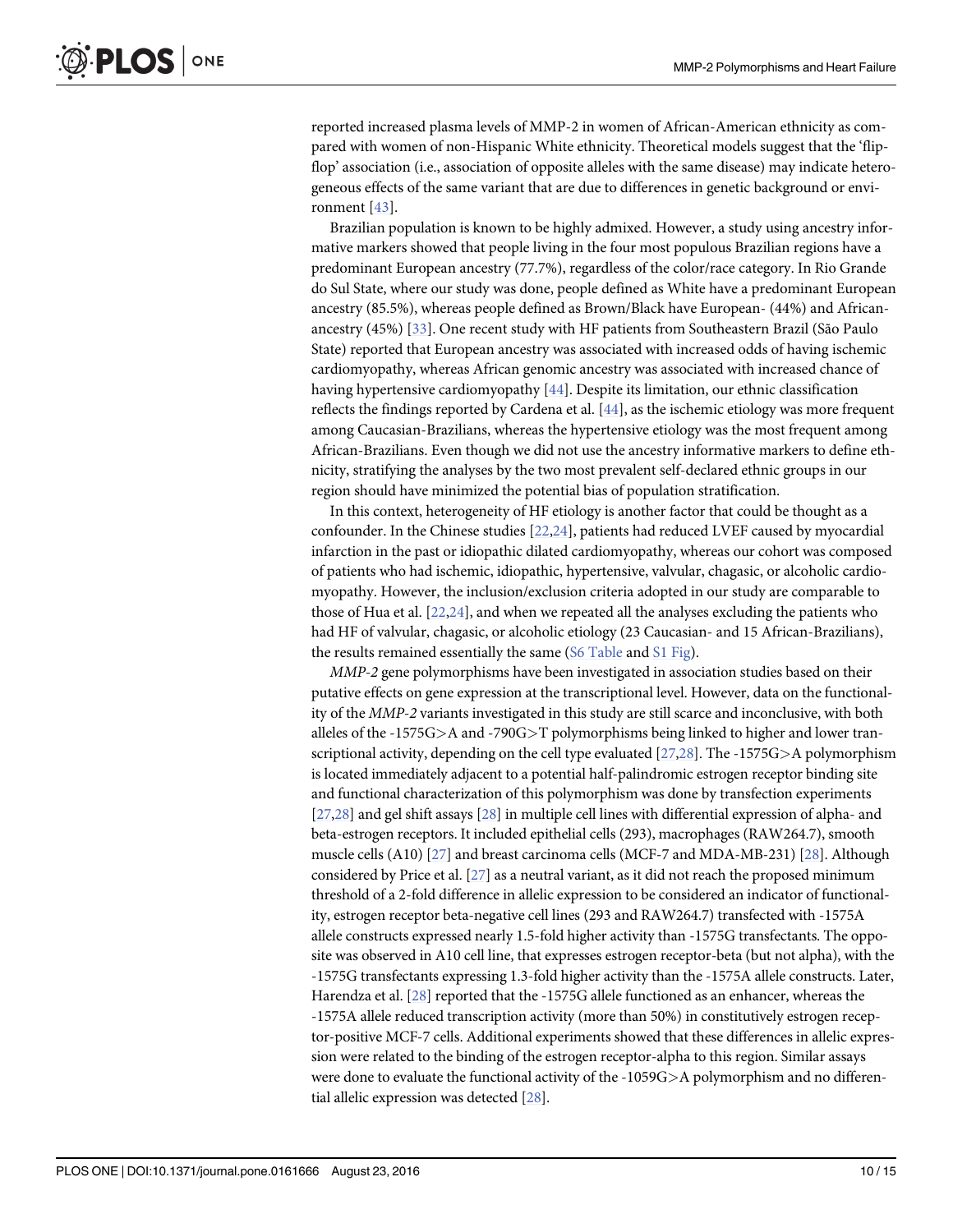<span id="page-10-0"></span>In relation to the -790G $\geq$ T polymorphism, *in silico* analysis showed that the -790 variant site maps onto a region with identical match to an inverted GATA-1 consensus sequence in the presence of the T allele, thus potentially creating a binding site for this transcription factor, which could enhance the transcription rate of the *MMP-2* gene [\[27\]](#page-13-0). This is in line with what was observed in the study of Price et al. [\[27\]](#page-13-0), in which the 293 and RAW264.7 cell lines transfected with -790T allele constructs had a higher expression than the counterparts carrying the -790G allele (1.5- and -1.3-fold, respectively). In A10 cells, in contrast, the -790T allele showed a lower promoter activity compared with the -790G allele (0.9-fold). These data suggest that polymorphisms in the promoter of MMP-2 gene might influence gene expression in a cell-type specific manner, as already discussed by Price et al. [[27](#page-13-0)]. As MMP-2 is an estrogen-responsive gene [[27\]](#page-13-0) and cardiomyocytes are estrogen-responsive cells, expressing estrogen receptors -alpha and -beta  $[45]$  $[45]$  $[45]$ , a potential effect of the -1575G>A and -790G>T polymorphisms on MMP-2 gene expression in the failing myocardium cannot be ruled out.

Despite the differences in the distribution of MMP-2 polymorphisms among different populations, we observed that the -1575G $>$ A and -790G $>$ T polymorphisms were tightly linked in a similar magnitude in Caucasian- and African-Brazilians, as also seen among controls in the Chinese study [\[22](#page-13-0)]. The fact that the -1575A allele is linked to the -790G allele (while the -1575G allele is linked to the -790T allele) means that the association detected between the -790TT genotype and HF-related death in our study might reflect the effect of other variants that act in concert with the -790G>T polymorphism, thus influencing the HF prognosis. In their functional study, Price et al. [\[27](#page-13-0)] observed that the effect of the -790G>T polymorphism on allelic expression also varied according to which allele was present at nucleotide position -787. Moreover, Harendza et al. [\[28\]](#page-14-0) reported that the -1575G>A and -1306C>T polymorphisms were in complete LD, and functional experiments showed an additive reduction in estrogen-dependent reporter activity of the linked variant alleles compared with the wild-type alleles. Taken together, these data indicate that the effect of individual polymorphisms on MMP-2 gene expression is modest and might influence the susceptibility and prognosis of HF in an additive manner. Considering there are interpopulation differences in the allele frequencies of MMP-2 variants, their functional effect may vary according to genetic background, thus leading to differential findings across populations.

Given the evidence from observational studies in humans demonstrating that MMP-2 levels are positively correlated with LV remodeling early after myocardial infarction and worse HF prognosis  $[11-17]$  $[11-17]$  $[11-17]$ , we would expect that alleles that are less transcriptionally active were associated with decreased risk of developing HF and death. On the other hand, estradiol and its receptors exert protective effects on cardiomyocytes, whereby they regulate cardiac metabolism, attenuate cardiomyocyte apoptosis, promote cardiac regeneration, modulate physiological and pathological LV hypertrophy, and calibrate electrical and contractile function of the heart [\[45\]](#page-14-0). In this scenario, allelic variants of the *MMP-2* gene with reduced transcriptional activity would promote a diminished response to estradiol, thus reducing its beneficial effects on cardiac function, especially in HF patients (who already have structural and functional LV impairment). This could explain the seemingly paradoxical findings from previous studies that showed that patients carrying genotypes associated with higher expression of MMPs had a more favourable HF prognosis [\[25\]](#page-13-0), and reduced LV mass index and LV end-diastolic diameter [\[46](#page-14-0)]. Overall, our data suggest that the TT genotype of the -790G>T polymorphism, putatively associated with increased MMP-2 gene expression, might be associated with decreased HFrelated death rate in Caucasian-Brazilians.

Our study has some methodological limitations. First, the retrospective study design with regard to susceptibility of HF does not allow us to assess whether the MMP-2 polymorphisms influence on LV remodeling and which alleles would be involved in this process. Second, our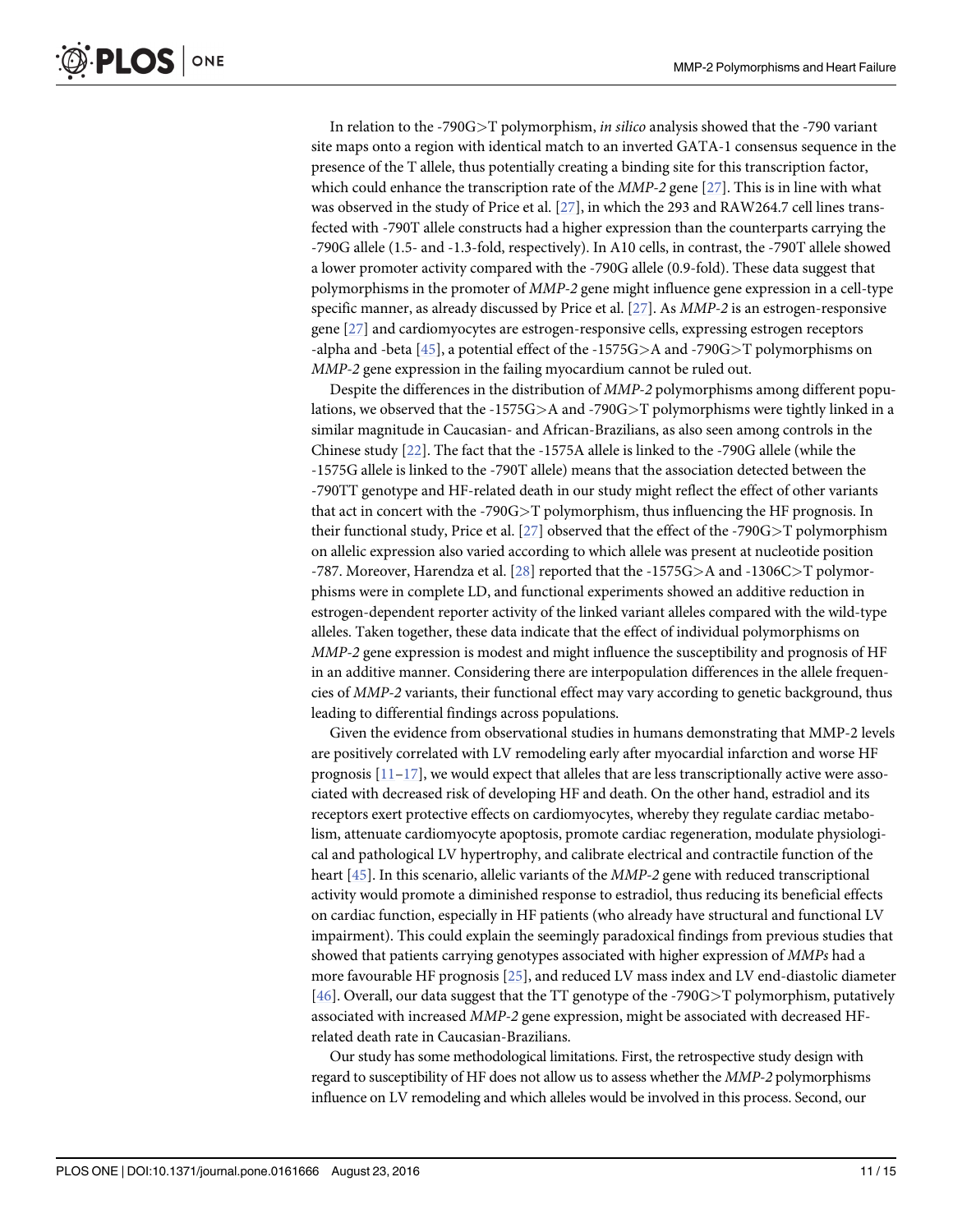<span id="page-11-0"></span>relatively small sample size did not allow to further explore the association of MMP-2 polymorphisms with HF prognosis stratifying the analyses by potential modifiers such as age, ischemic/ non-ischemic etiology, and duration of follow-up. For this same reason, the 3 haplotypes that had a frequency of  $\geq 1\%$  and carried at least 1 minor allele were grouped in 1 category and compared with the haplotype composed of the 3 major alleles (rather than analyzing each individual haplotype). Given the potential effect of gender on the development and progression of HF, we repeated the analyses stratifying by gender and ethnic group. In brief, the frequency distribution of MMP-2 genotypes and haplotypes in HF patients and blood donors is in line with those observed for the joint analysis of males and females. Separate survival analysis for males and females showed similar profiles to those reported for males and females analyzed together. However, statistically significant differences between genotypes or haplotypes were detected only in Caucasian-Brazilian males, maybe because the number of males was almost twice than that of females (S2 Fig).

# **Conclusions**

Our study with a long-term follow-up does not exclude the possibility that polymorphisms in MMP-2 gene might be associated with HF prognosis in Caucasian-Brazilians with reduced LVEF. However, given the lack of a replication cohort, the loss of association in the multivariate analyses, and the limitations considered above, our findings should be interpreted with caution and need to be addressed in further larger studies.

# Supporting Information

[S1 Fig.](http://www.plosone.org/article/fetchSingleRepresentation.action?uri=info:doi/10.1371/journal.pone.0161666.s001) Survival analyses for all-cause death (column on the left) and HF-related death (column on the right) according to the -1575G $\geq$ A, -1059G $\geq$ A, and -790G $\geq$ T polymorphisms in MMP-2 in Caucasian- and African-Brazilians (Excluding Patients with Etiologies Other than Ischemic, Idiopathic, or Hypertensive HF). (DOC)

[S2 Fig.](http://www.plosone.org/article/fetchSingleRepresentation.action?uri=info:doi/10.1371/journal.pone.0161666.s002) Survival analyses for all-cause death (column on the left) and HF-related death (column on the right) according to the -1575G $>A$ , -1059G $>A$ , and -790G $\ge$ T polymorphisms in MMP-2, Stratified by Gender and Ethnic Group. (DOC)

[S1 File.](http://www.plosone.org/article/fetchSingleRepresentation.action?uri=info:doi/10.1371/journal.pone.0161666.s003) Clinical Data of Heart Failure Patients.  $(XLS)$ 

[S1 Table](http://www.plosone.org/article/fetchSingleRepresentation.action?uri=info:doi/10.1371/journal.pone.0161666.s004). Primers and Conditions of PCR-RFLP Method for Genotyping of Matrix Metalloproteinase-2 Polymorphisms. (DOC)

[S2 Table](http://www.plosone.org/article/fetchSingleRepresentation.action?uri=info:doi/10.1371/journal.pone.0161666.s005). Genotype and Allele Frequencies of Matrix Metalloproteinase-2 Gene Polymorphisms in Caucasian- and African-Brazilians. (DOC)

[S3 Table](http://www.plosone.org/article/fetchSingleRepresentation.action?uri=info:doi/10.1371/journal.pone.0161666.s006). Pairwise Linkage Disequilibrium between Matrix Metalloproteinase-2 Gene Polymorphisms in Heart Failure Patients and Blood Donors. (DOC)

[S4 Table](http://www.plosone.org/article/fetchSingleRepresentation.action?uri=info:doi/10.1371/journal.pone.0161666.s007). Multivariate Analysis of the -790G>T Polymorphism for Heart Failure-Related Death in Caucasian-Brazilians. (DOC)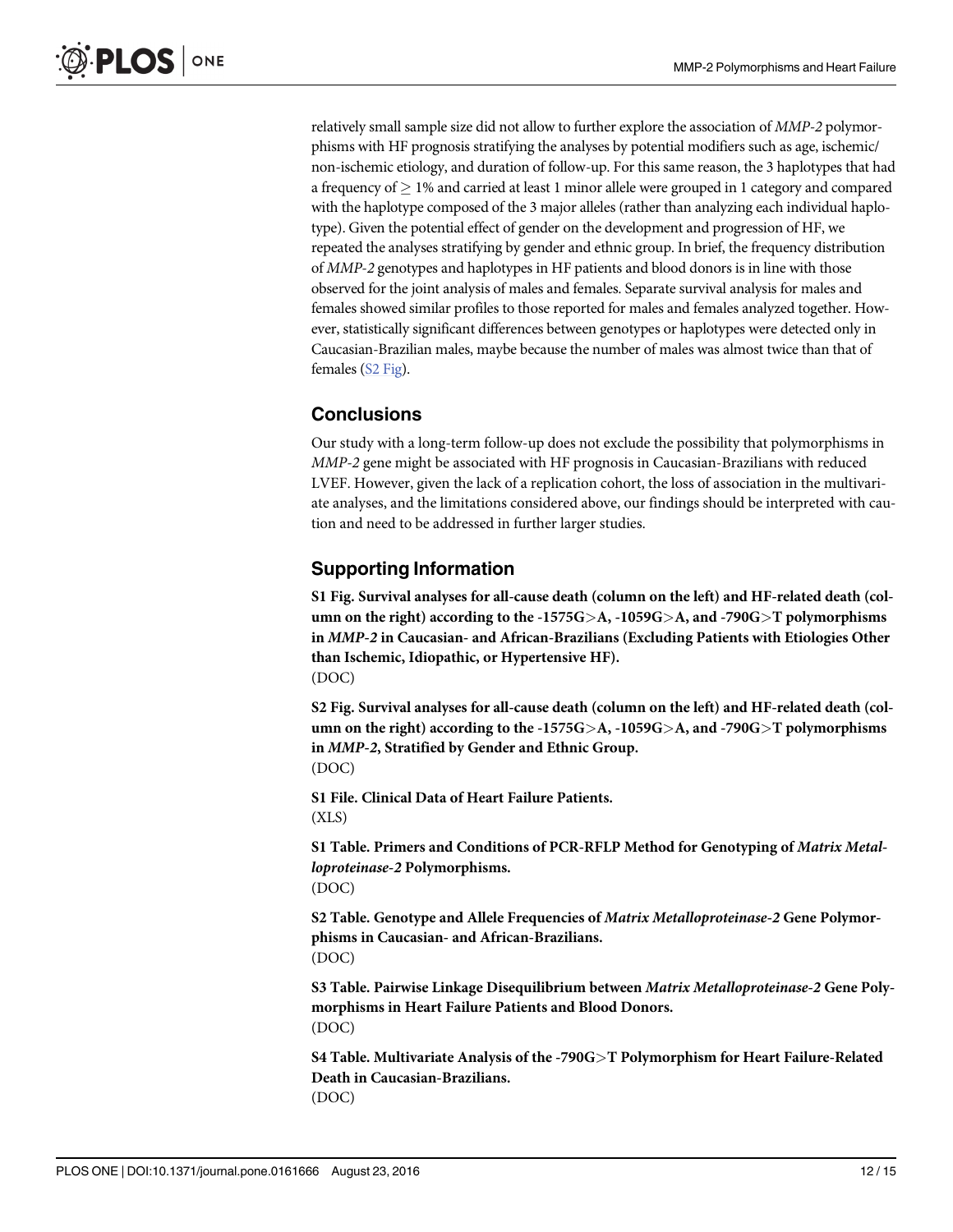<span id="page-12-0"></span>[S5 Table](http://www.plosone.org/article/fetchSingleRepresentation.action?uri=info:doi/10.1371/journal.pone.0161666.s008). Multivariate Analysis of Matrix Metalloproteinase-2 Haplotypes for Heart Failure-Related Death in Caucasian-Brazilians. (DOC)

[S6 Table](http://www.plosone.org/article/fetchSingleRepresentation.action?uri=info:doi/10.1371/journal.pone.0161666.s009). Genotype and Allele Frequencies of Matrix Metalloproteinase-2 Gene Polymorphisms in Caucasian- and African-Brazilians (Excluding Patients with Etiologies Other than Ischemic, Idiopathic, or Hypertensive HF). (DOC)

## Author Contributions

Conceptualization: ARCB AB NC LER KGS.

Data curation: KGS.

Formal analysis: ARCB ERP AB KGS.

Funding acquisition: NC LER.

Investigation: BLS DCC VLP VO.

Methodology: ARCB KGS.

Project administration: KGS.

Resources: AB NC LER KGS.

Supervision: KGS.

Validation: ERP.

Visualization: ERP.

Writing – original draft: ARCB KGS.

Writing – review & editing: ARCB ERP AB BLS DCC VLP VO NC LER KGS.

#### **References**

- [1.](#page-1-0) Bui AL, Horwich TB, Fonarow GC. Epidemiology and risk profile of heart failure. Nat Rev Cardiol. 2011; 8: 30–41. doi: [10.1038/nrcardio.2010.165](http://dx.doi.org/10.1038/nrcardio.2010.165) PMID: [21060326](http://www.ncbi.nlm.nih.gov/pubmed/21060326)
- [2.](#page-1-0) Braunwald E. Heart failure. JACC Heart Fail. 2013; 1: 1–20. doi: [10.1016/j.jchf.2012.10.002](http://dx.doi.org/10.1016/j.jchf.2012.10.002) PMID: [24621794](http://www.ncbi.nlm.nih.gov/pubmed/24621794)
- [3.](#page-1-0) Dorn GW 2nd. The genomic architecture of sporadic heart failure. Circ Res. 2011; 108: 1270–1283. doi: [10.1161/CIRCRESAHA.110.229260](http://dx.doi.org/10.1161/CIRCRESAHA.110.229260) PMID: [21566223](http://www.ncbi.nlm.nih.gov/pubmed/21566223)
- [4.](#page-1-0) Spinale FG, Janicki JS, Zile MR. Membrane-associated matrix proteolysis and heart failure. Circ Res. 2013; 112: 195–208. doi: [10.1161/CIRCRESAHA.112.266882](http://dx.doi.org/10.1161/CIRCRESAHA.112.266882) PMID: [23287455](http://www.ncbi.nlm.nih.gov/pubmed/23287455)
- [5.](#page-1-0) Ky B, French B, May Khan A, Plappert T, Wang A, Chirinos JA, et al. Ventricular-arterial coupling, remodeling, and prognosis in chronic heart failure. J Am Coll Cardiol. 2013; 62: 1165–1172. doi: [10.](http://dx.doi.org/10.1016/j.jacc.2013.03.085) [1016/j.jacc.2013.03.085](http://dx.doi.org/10.1016/j.jacc.2013.03.085) PMID: [23770174](http://www.ncbi.nlm.nih.gov/pubmed/23770174)
- [6.](#page-1-0) DeCoux A, Lindsey ML, Villarreal F, Garcia RA, Schulz R. Myocardial matrix metalloproteinase-2: inside out and upside down. J Mol Cell Cardiol. 2014; 77: 64–72. doi: [10.1016/j.yjmcc.2014.09.016](http://dx.doi.org/10.1016/j.yjmcc.2014.09.016) PMID: [25261607](http://www.ncbi.nlm.nih.gov/pubmed/25261607)
- [7.](#page-1-0) Deardorff R, Spinale FG. Cytokines and matrix metalloproteinases as potential biomarkers in chronic heart failure. Biomark Med. 2009; 3: 513–523. PMID: [20161487](http://www.ncbi.nlm.nih.gov/pubmed/20161487)
- [8.](#page-1-0) Kandasamy AD, Chow AK, Ali MA, Schulz R. Matrix metalloproteinase-2 and myocardial oxidative stress injury: beyond the matrix. Cardiovasc Res. 2010; 85: 413–423. doi: [10.1093/cvr/cvp268](http://dx.doi.org/10.1093/cvr/cvp268) PMID: [19656780](http://www.ncbi.nlm.nih.gov/pubmed/19656780)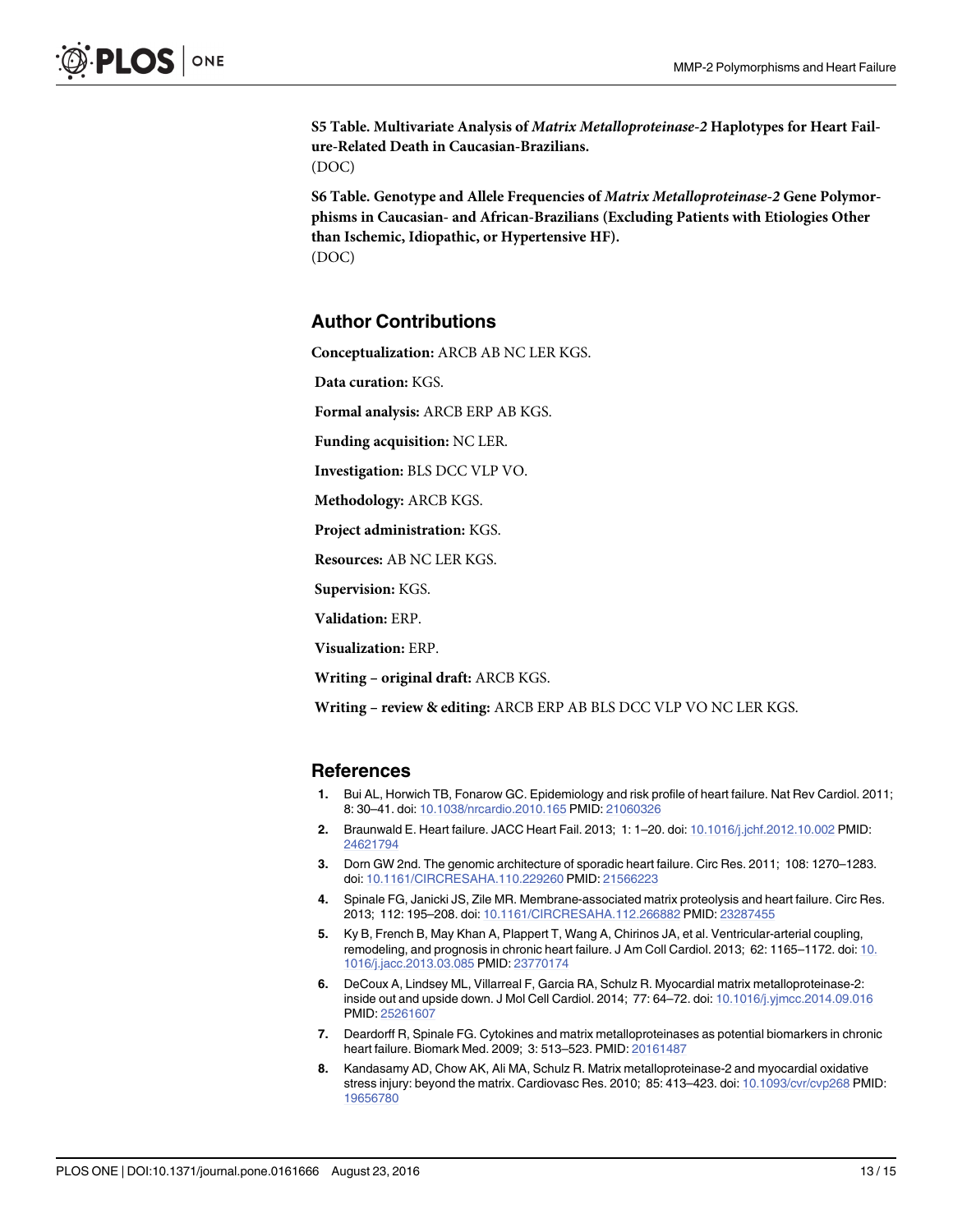- <span id="page-13-0"></span>9. Hughes BG, Schulz R. Targeting MMP-2 to treat ischemic heart injury. Basic Res Cardiol. 2014; 109: 424. doi: [10.1007/s00395-014-0424-y](http://dx.doi.org/10.1007/s00395-014-0424-y) PMID: [24986221](http://www.ncbi.nlm.nih.gov/pubmed/24986221)
- [10.](#page-1-0) Lovett DH, Mahimkar R, Raffai RL, Cape L, Zhu BQ, Jin ZQ, et al. N-terminal truncated intracellular matrix metalloproteinase-2 induces cardiomyocyte hypertrophy, inflammation and systolic heart failure. PLoS One. 2013; 8: e68154. doi: [10.1371/journal.pone.0068154](http://dx.doi.org/10.1371/journal.pone.0068154) PMID: [23874529](http://www.ncbi.nlm.nih.gov/pubmed/23874529)
- [11.](#page-1-0) Cogni AL, Farah E, Minicucci MF, Azevedo PS, Okoshi K, Matsubara BB, et al. Metalloproteinases-2 and -9 predict left ventricular remodeling after myocardial infarction. Arq Bras Cardiol. 2013; 100: 315– 321. PMID: [23525272](http://www.ncbi.nlm.nih.gov/pubmed/23525272)
- [12.](#page-1-0) Morishita T, Uzui H, Mitsuke Y, Arakawa K, Amaya N, Kaseno K, et al. Predictive utility of the changes in matrix metalloproteinase-2 in the early phase for left ventricular reverse remodeling after an acute myocardial infarction. J Am Heart Assoc. 2015; 4: e001359. doi: [10.1161/JAHA.114.001359](http://dx.doi.org/10.1161/JAHA.114.001359) PMID: [25616975](http://www.ncbi.nlm.nih.gov/pubmed/25616975)
- [13.](#page-1-0) George J, Patal S, Wexler D, Roth A, Sheps D, Keren G. Circulating matrix metalloproteinase-2 but not matrix metalloproteinase-3, matrix metalloproteinase-9, or tissue inhibitor of metalloproteinase-1 predicts outcome in patients with congestive heart failure. Am Heart J. 2005; 150: 484–487. PMID: [16169329](http://www.ncbi.nlm.nih.gov/pubmed/16169329)
- 14. Ho YL, Lin YH, Lee CM, Hsu RB, Ting HT, Chou NK, et al. Prognostic significance of adipocytokines and extracellular matrix activity in heart failure patients with high B-type natriuretic peptide. Clin Biochem. 2009; 42: 1407–1412. doi: [10.1016/j.clinbiochem.2009.06.013](http://dx.doi.org/10.1016/j.clinbiochem.2009.06.013) PMID: [19560452](http://www.ncbi.nlm.nih.gov/pubmed/19560452)
- 15. Kitaoka H, Kubo T, Okawa M, Hayato K, Yamasaki N, Matsumura Y, et al. Impact of metalloproteinases on left ventricular remodeling and heart failure events in patients with hypertrophic cardiomyopathy. Circ J. 2010; 74: 1191–1196. PMID: [20453389](http://www.ncbi.nlm.nih.gov/pubmed/20453389)
- [16.](#page-1-0) Chang YY, Chen A, Wu XM, Hsu TP, Liu LY, Chen YH, et al. Comparison the prognostic value of galectin-3 and serum markers of cardiac extracellular matrix turnover in patients with chronic systolic heart failure. Int J Med Sci. 2014; 11: 1098–1106. doi: [10.7150/ijms.8083](http://dx.doi.org/10.7150/ijms.8083) PMID: [25170292](http://www.ncbi.nlm.nih.gov/pubmed/25170292)
- [17.](#page-1-0) Biolo A, Fisch M, Balog J, Chao T, Schulze PC, Ooi H, et al. Episodes of acute heart failure syndrome are associated with increased levels of troponin and extracellular matrix markers. Circ Heart Fail. 2010; 3: 44–50. doi: [10.1161/CIRCHEARTFAILURE.108.844324](http://dx.doi.org/10.1161/CIRCHEARTFAILURE.108.844324) PMID: [19850700](http://www.ncbi.nlm.nih.gov/pubmed/19850700)
- [18.](#page-1-0) Niu W, Qi Y. Matrix metalloproteinase family gene polymorphisms and risk for coronary artery disease: systematic review and meta-analysis. Heart. 2012; 98: 1483–1491. PMID: [22689717](http://www.ncbi.nlm.nih.gov/pubmed/22689717)
- [19.](#page-1-0) Wang J, Xu D, Wu X, Zhou C, Wang H, Guo Y, et al. Polymorphisms of matrix metalloproteinases in myocardial infarction: a meta-analysis. Heart. 2011; 97: 1542–1546. doi: [10.1136/heartjnl-2011-](http://dx.doi.org/10.1136/heartjnl-2011-300342) [300342](http://dx.doi.org/10.1136/heartjnl-2011-300342) PMID: [21900582](http://www.ncbi.nlm.nih.gov/pubmed/21900582)
- [20.](#page-1-0) Vasků A, Goldbergová M, Hollá LI, Spinarová L, Spinar J, Vítovec J, et al. Two MMP-2 promoter polymorphisms (-790T/G and -735C/T) in chronic heart failure. Clin Chem Lab Med. 2003; 41: 1299–1303. PMID: [14580155](http://www.ncbi.nlm.nih.gov/pubmed/14580155)
- 21. Tang LJ, Chen XF, Zhu M, Jiang JJ, Lu XB, Du YX, et al. Matrix metalloproteinase-1, -3, and -9 gene polymorphisms and the risk of idiopathic dilated cardiomyopathy in a Chinese Han population. Clin Biochem. 2007; 40: 1427–1430. PMID: [18028894](http://www.ncbi.nlm.nih.gov/pubmed/18028894)
- [22.](#page-1-0) Hua Y, Song L, Wu N, Lu X, Meng X, Gu D, et al. Polymorphisms of MMP-2 gene are associated with systolic heart failure risk in Han Chinese. Am J Med Sci. 2009; 337: 344–348. doi: [10.1097/MAJ.](http://dx.doi.org/10.1097/MAJ.0b013e31818eb2a2) [0b013e31818eb2a2](http://dx.doi.org/10.1097/MAJ.0b013e31818eb2a2) PMID: [19295411](http://www.ncbi.nlm.nih.gov/pubmed/19295411)
- [23.](#page-1-0) Mizon-Gérard F, de Groote P, Lamblin N, Hermant X, Dallongeville J, Amouyel P, et al. Prognostic impact of matrix metalloproteinase gene polymorphisms in patients with heart failure according to the aetiology of left ventricular systolic dysfunction. Eur Heart J. 2004; 25: 688–693. PMID: [15084374](http://www.ncbi.nlm.nih.gov/pubmed/15084374)
- [24.](#page-1-0) Hua Y, Song L, Wu N, Xie G, Lu X, Fan X, et al. Polymorphisms of MMP-2 gene are associated with systolic heart failure prognosis. Clin Chim Acta. 2009; 404: 119–123. doi: [10.1016/j.cca.2009.03.030](http://dx.doi.org/10.1016/j.cca.2009.03.030) PMID: [19332048](http://www.ncbi.nlm.nih.gov/pubmed/19332048)
- [25.](#page-1-0) Velho FM, Cohen CR, Santos KG, Silvello D, Martinelli N, Biolo A, et al. Polymorphisms of matrix metalloproteinases in systolic heart failure: role on disease susceptibility, phenotypic characteristics, and prognosis. J Card Fail. 2011; 17: 115–121. doi: [10.1016/j.cardfail.2010.09.017](http://dx.doi.org/10.1016/j.cardfail.2010.09.017) PMID: [21300300](http://www.ncbi.nlm.nih.gov/pubmed/21300300)
- [26.](#page-1-0) Olsen V, Rohde LE, Beck-da-Silva L, Santos KG, Biolo A, Clausell N, et al. QRS widening rates and genetic polymorphisms of matrix metalloproteinases in a cohort of patients with chronic heart failure. Can J Cardiol. 2014; 30: 345–351. doi: [10.1016/j.cjca.2013.11.014](http://dx.doi.org/10.1016/j.cjca.2013.11.014) PMID: [24484913](http://www.ncbi.nlm.nih.gov/pubmed/24484913)
- [27.](#page-1-0) Price SJ, Greaves DR, Watkins H. Identification of novel, functional genetic variants in the human matrix metalloproteinase-2 gene: role of Sp1 in allele-specific transcriptional regulation. J Biol Chem. 2001; 276: 7549–7558. PMID: [11114309](http://www.ncbi.nlm.nih.gov/pubmed/11114309)